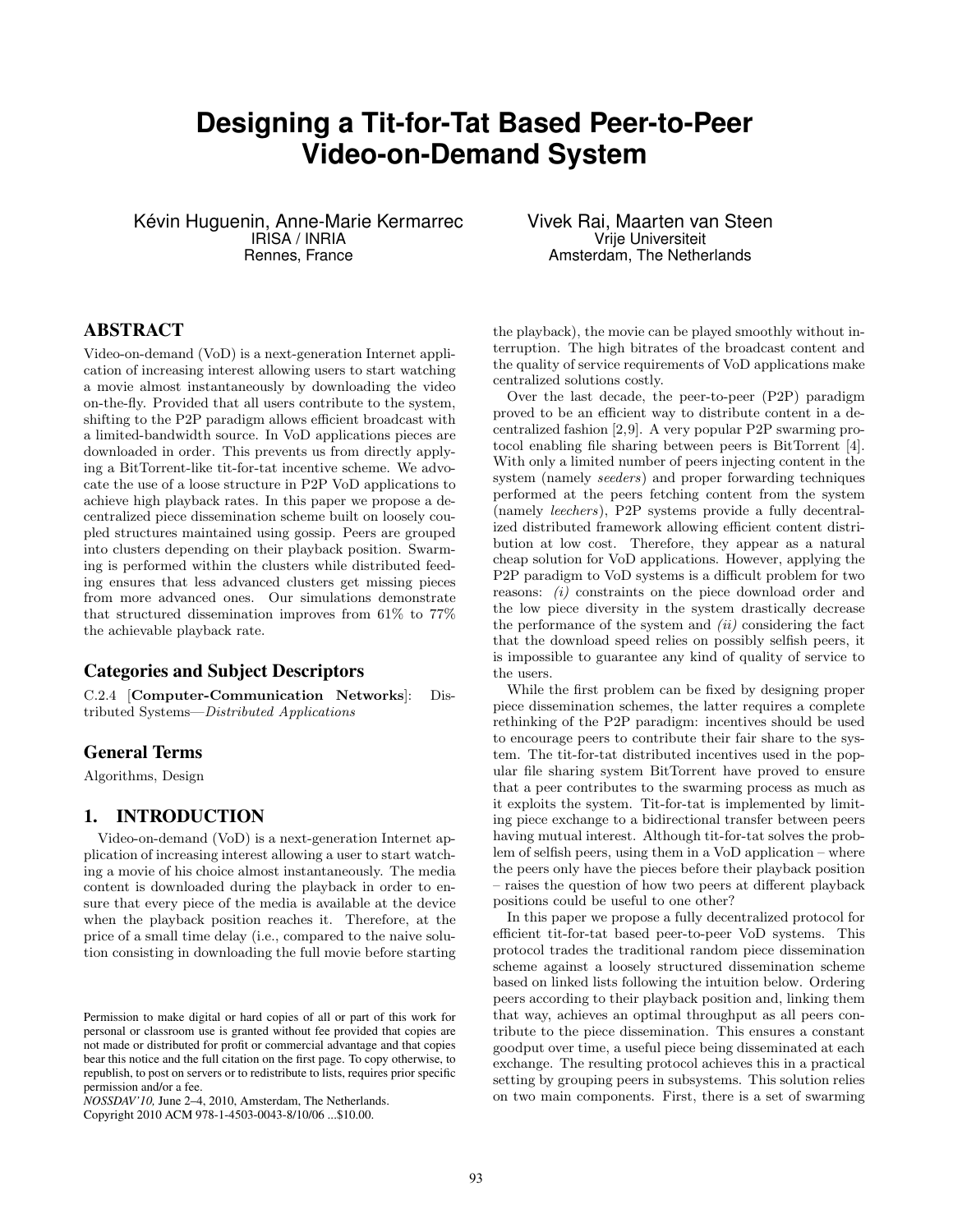subsystems, referred to as *clusters*, which enable peers close with respect to playback position, to exchange pieces of immediate interest as in traditional swarming systems. The second component is a distributed seeding/feeding protocol used to exchange pieces between clusters. The intuition is that the most advanced clusters, in terms of playback position, feed the less advanced ones, while the less advanced clusters push useful pieces to the most advanced ones. Those useful pieces, from the standpoint of the most advanced clusters, are provided by the seed to the less advanced clusters, in order to provide them with some bargaining power.

We evaluate our solution through simulations on top of the BitTorrent framework. The protocol consistently outperforms the tit-for-tat-compatible VoD system based on random exchanges proposed in [1]. Typically our structured piece dissemination protocol improves the achievable playback rate from 61% to 77% and the throughput from 68% to 87%. Moreover, our simulations show that, in constrast to an unstructured piece dissemination protocol, the efficiency of our dissemination protocol does not require the peers to store all the pieces they already played. This implies that the protocol will also work with resource-constrained devices such as set-top boxes (for instance some IPTV boxes have only 1GB of memory while a high-definition video file is of a few gigabytes). When nodes are allowed to store only 10% of the whole file (slidding window), our protocol achieves a playback rate of 77% whereas the unstructured protocol achieves a playback rate of only 18%.

Section 2 provides relevant work in the design of peerto-peer VoD systems. Section 3 gives our design rationale. Section 4 provides a high-level description of our algorithm, followed by a detailed description in Section 5. There, we also show how to provide a fully decentralized implementation. Protocol analysis and simulation results are given in Section 6 and Section 7. Section 8 concludes the paper.

## **2. RELATED WORK**

Most of the large-scale peer-to-peer content dissemination schemes are designed using a (multi)tree-like structure [2,5]. A general argument against such approaches is their relatively higher cost of maintenance in a dynamic environment [7]. In addition, since the transfer of content is not bidirectional, they are not compatible with tit-for-tat based incentive models.

Several mesh-based solutions such as BitTorrent [4] have also been proposed for content dissemination [6]. The advantage of such a solution is high scalability due to decentralization. In BitTorrent-styled file dissemination, a file is divided into multiple pieces such that each piece is independently downloaded. The incentive mechanism, namely tit-for-tat, implies that in order to download a piece, a peer must upload a piece in return. Tit-for-tat cannot be used directly in VoD applications where the piece diversity is low and two peers at different playback position have no mutual interest in exchanging pieces.

A solution introduced in [8] consists in prefetching some pieces randomly while the rest is downloaded in a sequential order. The motivation for downloading pieces in a random order is to achieve high piece diversity and provide less advanced peers with pieces to trade with more advanced ones. Random downloads help increase the throughput of the swarming process, while downloading pieces in a sequential order is critical for the performance of the VoD application.

Increasing piece diversity can also be achieved by slightly relaxing the sequentiality requirement using the segment model introduced in [1]. In this model, a file is divided into nonoverlapping segments, where a segment is a group of continuous pieces. The segments are downloaded in a sequential order, but there is no restriction on the order in which pieces are downloaded within a segment. This provides a high piece diversity within a segment. However, as segments are downloaded in sequential order, this results in only a small increase in the piece diversity over the entire swarm.

Note that none of these solutions are designed to work with decentralized incentives such as tit-for-tat. These may work with tit-for-tat, however, with reduced performance.

## **3. DESIGN RATIONALE**

Consider a simple example of a VoD system with two participants denoted by  $n_1$  and  $n_2$ . We assume that  $n_2$  is at a more advanced position compared to  $n_1$  such that the piece set of  $n_2$  forms a superset of that at  $n_1$ . Thus, even though  $n_2$  can upload the piece needed by  $n_1$  it cannot receive anything in return as  $n_1$  does not have the piece needed by  $n_2$ . Hence piece exchange is not possible. In order to make possible an exchange between the two peers, a seed can upload the pieces needed by  $n_2$  to  $n_1$  such that  $n_1$  can further exchange those pieces with  $n_2$ . In addition, this enables the bandwidth of both peers to be utilized for the dissemination process. Extending this idea for more than two participants, we now consider k nodes such that nodes  $n_k$  to  $n_1$ are arranged in decreasing order of their playback position as depicted in Figure 1. Therefore, the piece set of an intermediate node  $n_i$   $(1 \leq i \leq k)$  is a superset of the piece sets of all the nodes with lower playback position. Now, an optimal throughput can be obtained if the seed uploads the piece required by  $n_k$  to  $n_1$ , and  $n_1$  forwards this piece via all the intermediate nodes on a forward path that eventually reaches  $n_k$ . Similarly a *reverse path* can be obtained where node  $n_i$  downloads pieces in sequential order from  $n_{i+1}$  in return for pieces transfered on the forward path. Note that since, in BitTorrent, a piece can only be uploaded by a peer after it has been completely and successfully received (i.e., full download requirement), this approach works only if all peers are at different playback positions.



Figure 1: The seed forwards the most advanced piece to the least advanced peer. This piece is eventually uploaded to the most advanced peer on a forward path. In return, in order pieces are downloaded on a reverse path.

From the above discussion we can conclude that a natural structure to support efficient utilization of upload bandwidth is to arrange peers in a *linked list*. This linked list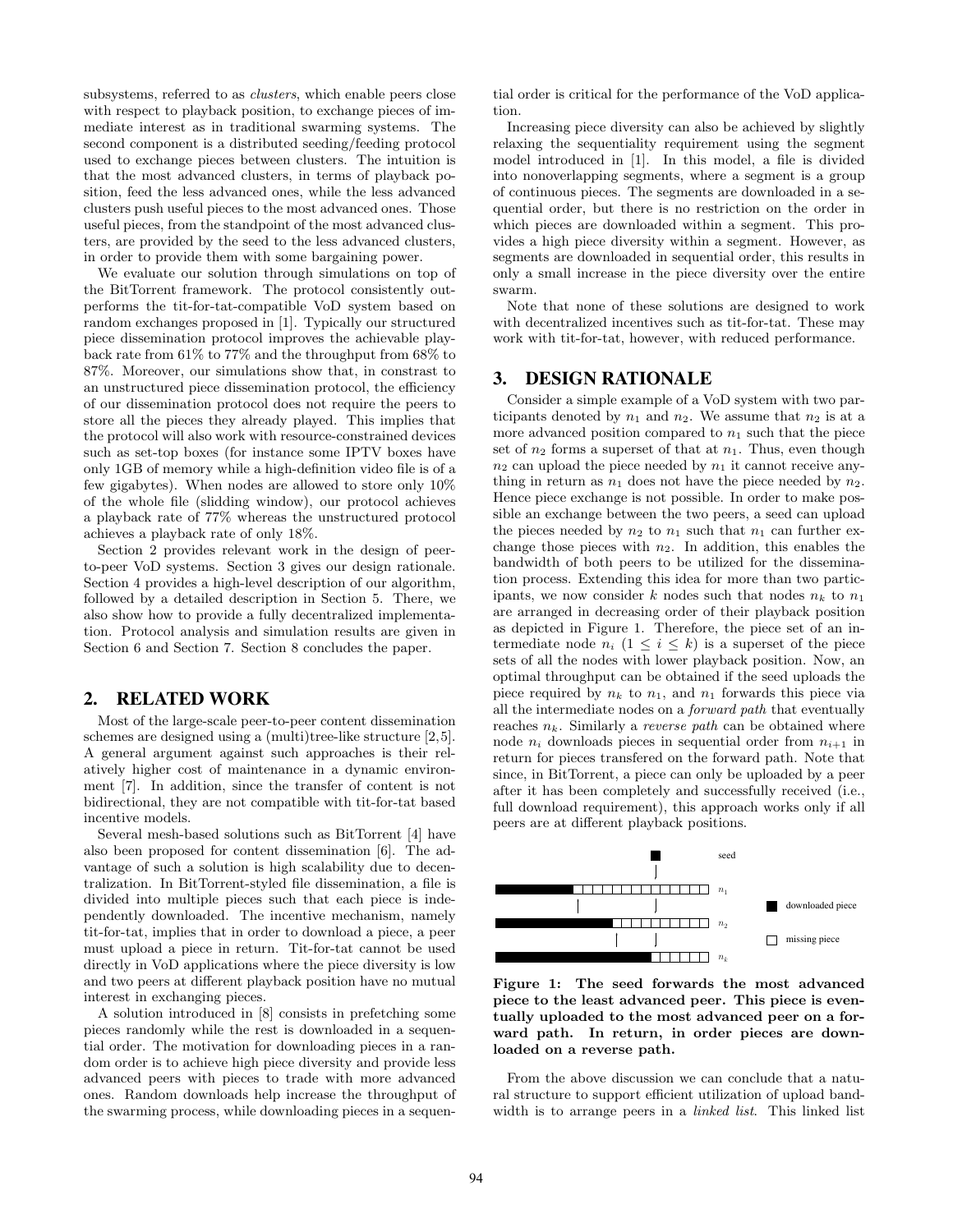structure implies that half of the upload bandwidth is utilized on the forward path for forwarding pieces from the seed to the most advanced peer while the other half is dedicated to the reverse path for uploading pieces from a more advanced peer to a less advanced peer in sequential order. However, this approach poses several problems:  $(i)$  only half of the upload bandwidth used serves the peers' immediate interests;  $(ii)$  it requires all peers to be at a different playback position;  $(iii)$  the throughput of the linked list is limited by the bandwidth of the slowest peer;  $(iv)$  it is hard to maintain such a structure in practical decentralized setting in the presence of churn.

# **4. STRUCTURED PIECE DISSEMINATION**

In the previous section, we identified that a linked list structure is a natural solution for providing tit-for-tat based VoD, which can achieve maximum throughput. However, due to several practical reasons, we concluded that a solution based on a single peer-level linked list is not viable. A natural extension is to maintain several linked lists, which are seeded separately as illustrated in Figure 2. The seeding capacity can be equally divided between all the linked lists. However, this solution is not scalable either because the number of linked lists grows with the size of the system. this solution also suffers from a poor performance due to lack of piece exchange between peers at the same playback position. In addition, it is based on a fragile structure hardly maintainable in a practical setting.



Figure 2: Distributed feeding using multiple linked lists at the peer level (horizontal piece exchanges)

Remember that the solution proposed in [1] relaxes the sequentiality requirement by splitting the file into segments, which are downloaded sequentially. However, the pieces within a segment are downloaded in a random order. The set of peers downloading the same segment can now be considered as an independent swarm (referred to as a cluster) such that each of these clusters can be seeded separately. Thus, only the vertical exchanges are performed such that pieces are exchanged between peers within the same segment. If sufficient seeding capacity could be provided to all these clusters, a very high throughput can be attained. A simple way to provide seeding is to equally divide the seeding capacity between clusters as demonstrated in Figure 3. However, if the number of clusters is very high, the available seeding capacity may not be sufficient.



Figure 3: Independent swarming with centralized seeding (vertical piece exchanges)

Notice that the distributed feeding technique as depicted

in Figure 2, which is based on horizontal piece exchanges is complementary to the independent swarming technique shown in Figure 3 that is based on vertical transfers. However, neither of these techniques is sufficient enough by itself. Therefore, we design a *hybrid* scheme where the *vertical* piece transfers are utilized for swarming and horizontal piece transfers are used for distributed feeding (see Figure 4). In order to achieve that, we allow the peers within the same segment to be grouped into clusters. These clusters are then fed with pieces in a distributed manner using a linked-list structure. This hybrid scheme solves all those problems that we encountered in a similar linked-list styled piece dissemination structure at the peer level.



Figure 4: Hybrid solution at a cluster level

There are several advantages to this hybrid scheme, for example, the length of the list is now solely limited by the number of segments which is a constant and does not vary with the size of the swarm, meaning that the delay remains constant. Further, facilitating piece transfers within a segment allows for vertical transfers between peers in the same segment and hence eliminate the bottlenecks described above. Note that even in this model, the horizontal piece exchanges are done over a linked list. However, these linked lists are not independent and they can thus be fed through each other. In a linked list at the peer level, every piece has to feed at least one piece on its forward path in order to download one piece on a return path in a sequential order. Therefore, a linked list at the peer level can achieve a maximum goodput of only 50%. Nevertheless, in the cluster model, all peers within a cluster are responsible for feeding pieces. Thus, the fraction of bandwidth utilized per peer in feeding pieces is significantly reduced and hence a much higher goodput can be expected.

#### **5. ALGORITHM DETAILS**

Structured piece dissemination is essentially distributed feeding using multiple linked lists at the cluster-level together with swarming within a cluster over a random graph. In order to make distributed feeding more effective, the forward path should be as long as possible such that more clusters can be fed along the reverse path. To achieve these goals, we design our algorithm to  $(i)$  facilitate piece exchanges between peers within the same cluster,  $(ii)$  maximize the distance between the source cluster (to which the advanced pieces are seeded) and the target cluster (for which these pieces are of immediate interest) in terms of the playback positions; and  $(iii)$  maximize the number of intermediary clusters participating to the forward/reverse path.

To this end, we need to make three important modifications to the traditionally used algorithms/policies used in BitTorrent. First, we introduce an alternate seeding policy. In BitTorrent, the objective of the seed is to provide rare pieces to the system. However, our objective here is to enable piece exchanges between peers in different clusters, thus establishing as long as possible bi-directional linked list structures for piece exchange, i.e., distributed feeding. Sec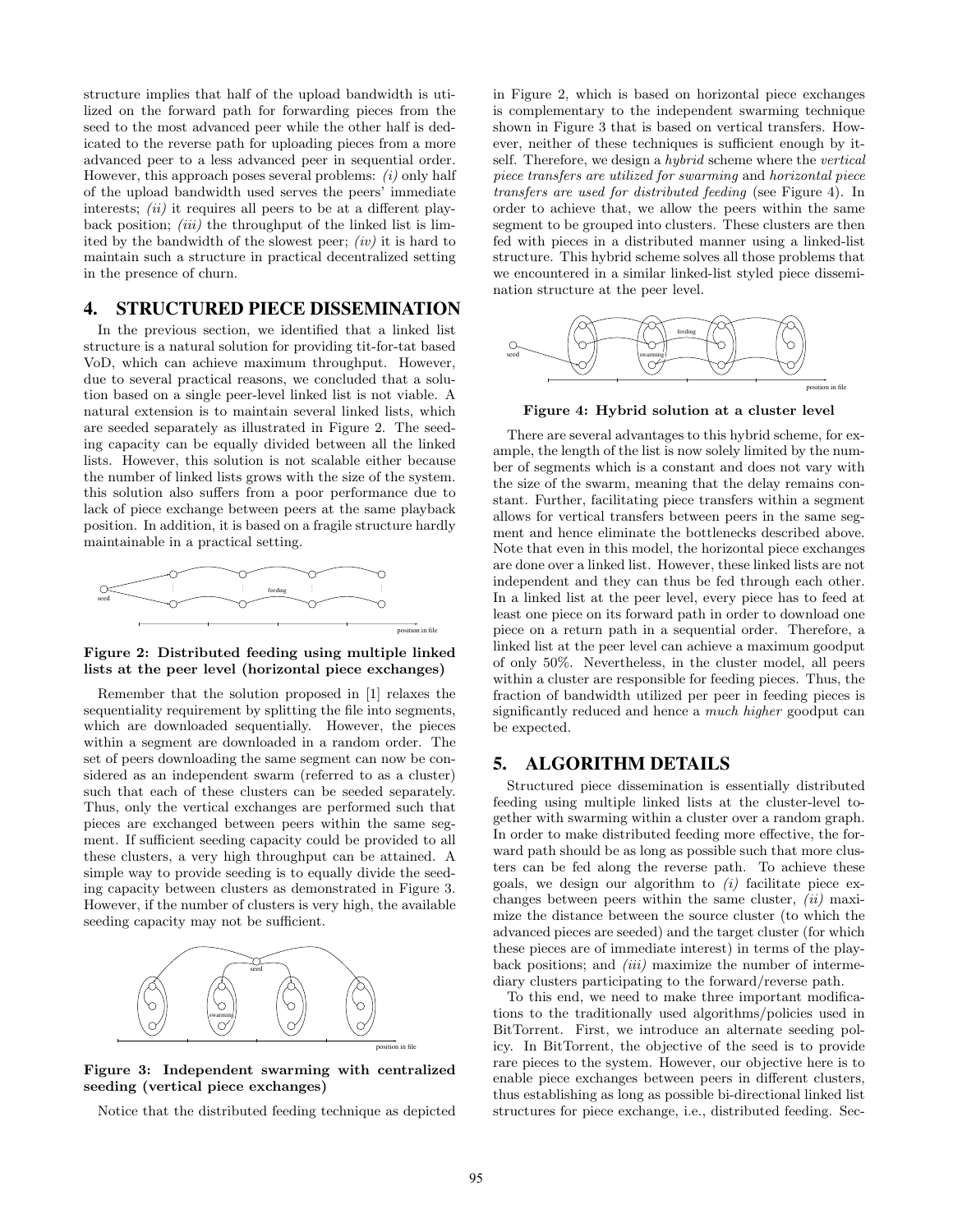ond, we introduce a management technique for a peer set (i.e., the set of peers a node can exchange pieces with) to allow efficient swarming inside clusters and maximize the number of intermediary clusters involved in linked lists. This should be performed dynamically since the peer set must evolve with the download progress. Finally, we change the piece exchange policy. In BitTorrent, peers exchange a locally rare piece in order to maintain high piece diversity in the swarm. However, in VoD the objective is to establish a balance between swarming and feeding, therefore, an alternate piece exchange policy is needed.

Seeding Policy An important component required for the construction of a linked list at the cluster level is to identify the pieces required by the most advanced cluster. Since the pieces required by the most advanced cluster are not available in the swarm those pieces are provided by the seed. However, instead of directly uploading to the most advanced cluster, the seed provides those pieces to the least advanced cluster. This allows the least advanced cluster to have a good bargaining power in the system. The exchange policy has to be designed accordingly so that these pieces are further fed on the forward path such that every intermediate cluster downloads it and forwards it to the next cluster. Eventually these pieces reach the most advanced cluster. A pseudo-code version of the seeding policy is given by Algorithm 1. Note that the seed can easily obtain a list of peers in the least advanced segment from the tracker. The most advanced segment can be obtained by the seed in a distributed fashion by polling peers through the linked list.

| <b>Algorithm 1</b> Seeding policy                      |
|--------------------------------------------------------|
| <b>Input</b> Seeding                                   |
| s: seeding capacity                                    |
| $S^+$ and $S^-{\rm :}$ most and least advanced segment |
| for $i$ from 1 to $s$                                  |
| $n \leftarrow$ random peer in $S^-$                    |
| $p \leftarrow$ random piece in $S^+$                   |
| push $p$ to $n$                                        |
| end for                                                |

Peer Set Management The peers in each cluster can exchange pieces among themselves and they can participate in a linked list style feeding process. Therefore, we ensure that the peer set of every node is limited to the peers either from the same cluster or from the neighboring clusters. When a new peer joins the swarm it gets connected to some peers within the first group. The remainder of the peer set is constructed by connecting to neighbors of neighbors. The structure is maintained during the download through gossip: peer set is updated periodically by exchanging set of neighbors with current neighbors similarly to [10]. If the peer remains within the same cluster, it asks its neighbors to return a subset of the peers from their respective clusters. When a peer moves out of a cluster, it should update its neighborhood such that it is now connected to the peers within its new cluster and also to some peers in the clusters neighboring to this new cluster. This can again be done by polling through neighbor of neighbors using gossip. This way we can easily maintain the structure in a decentralized way.

Exchange policy The exchange policy determines whether two peers  $n_1$  and  $n_2$  should exchange pieces upon an encounter and which specific pieces  $p_1$  and  $p_2$  should be exchanged if any. If the peers are in the same group (i.e., their positions in the file lie in the same segment  $S_1 = S_2$ ) then traditional swarming should be performed. Both peers look in a random order for a piece in their common current segment  $S = S_1 = S_2$  that they could upload to each other. More specifically, they look for a piece in their piece sets that does not belong to the other peer's piece set. To ensure piece diversity inside each segment, and thus efficient intragroup swarming, such pieces are looked for by exploring the segment in a random order. Due to the peer set structure described in the previous paragraph advanced pieces can be pushed only from a cluster to the immediate next one when a peer connects to a member of the next cluster. In that situation the less advanced peer – say  $n_1$  – downloads a randomly chosen useful piece for its current segment in exchange for a piece in the future. Priority is given to the most advanced pieces in segments after  $n_2$ 's segment (denoted  $p_2 > S_2$ ). If no such piece can be exchanged, then  $n_1$  tries to upload a random piece in  $S_2$ . As explained in the previous sections, the motivation for uploading the most advanced pieces with highest priority is two-fold:  $(i)$  ensure fast feeding of the most advanced segment and  $(ii)$  build an as long as possible forward path and in turn a long reverse path establishing intercluster feeding. If no mutual interesting pieces can be found using this exchange policy, the contract between the two nodes is simply broken. A pseudo-code version of the piece selection algorithm is given by Algorithm 2.

| <b>Algorithm 2</b> Piece exchange policy                                                                          |
|-------------------------------------------------------------------------------------------------------------------|
| <b>Input</b> Upon encounter of peers $n_1$ and $n_2$ (assume $n_1 \leq n_2$ )                                     |
| $P_1$ (resp $P_2$ ): piece set of $n_1$ (resp. $n_2$ )                                                            |
| $S_1$ (resp $S_2$ ): $n_1$ 's (resp. $n_2$ 's) current segment                                                    |
| if $n_1$ and $n_2$ are in the same segment $S = S_1 = S_2$ then                                                   |
| if $\exists p_1, p_2 \in S$ such that $p_1 \in (P_1 \cap \overline{P_2})$ and $p_2 \in (P_2 \cap \overline{P_1})$ |
| $(p_1, p_2: random \ order \ search)$ then                                                                        |
| exchange $p_1, p_2$                                                                                               |
| else                                                                                                              |
| no exchange                                                                                                       |
| end if                                                                                                            |
| else $\{n_1 < n_2\}$                                                                                              |
| if $\exists p_1 \in S_1, p_2 > S_2$ such that $p_1 \in (P_1 \cap P_2)$ and $p_2 \in$                              |
| $(P_2 \cap \overline{P_1})$ (p <sub>1</sub> : random order search, p <sub>2</sub> : decreasing order              |
| starting from the end of the media) then                                                                          |
| exchange $p_1, p_2$                                                                                               |
| else if $\exists p_1 \in S_1, p_2 \in S_2$ such that $p_1 \in (P_1 \cap \overline{P}_2)$ and                      |
| $p_2 \in (P_2 \cap \overline{P}_1)$ $(p_1, p_2: random \ order \ search)$ then                                    |
| exchange $p_1, p_2$                                                                                               |
| else                                                                                                              |
| no exchange                                                                                                       |
| end if                                                                                                            |
| end if                                                                                                            |

Note that using the transfer strategy presented in the previous paragraph, pieces before a node's playback position are used only to feed peers in the previous group. Therefore, a peer can drop pieces before the playback position of the peers in the previous group without reducing its feeding ability.

#### **6. DISCUSSION**

In this section, we analyze and discuss the behavior and performance of our protocol in face of traditional issues specific to large-scale peer-to-peer systems deployed in the public domain.

Protocol Stability First we consider the stability of the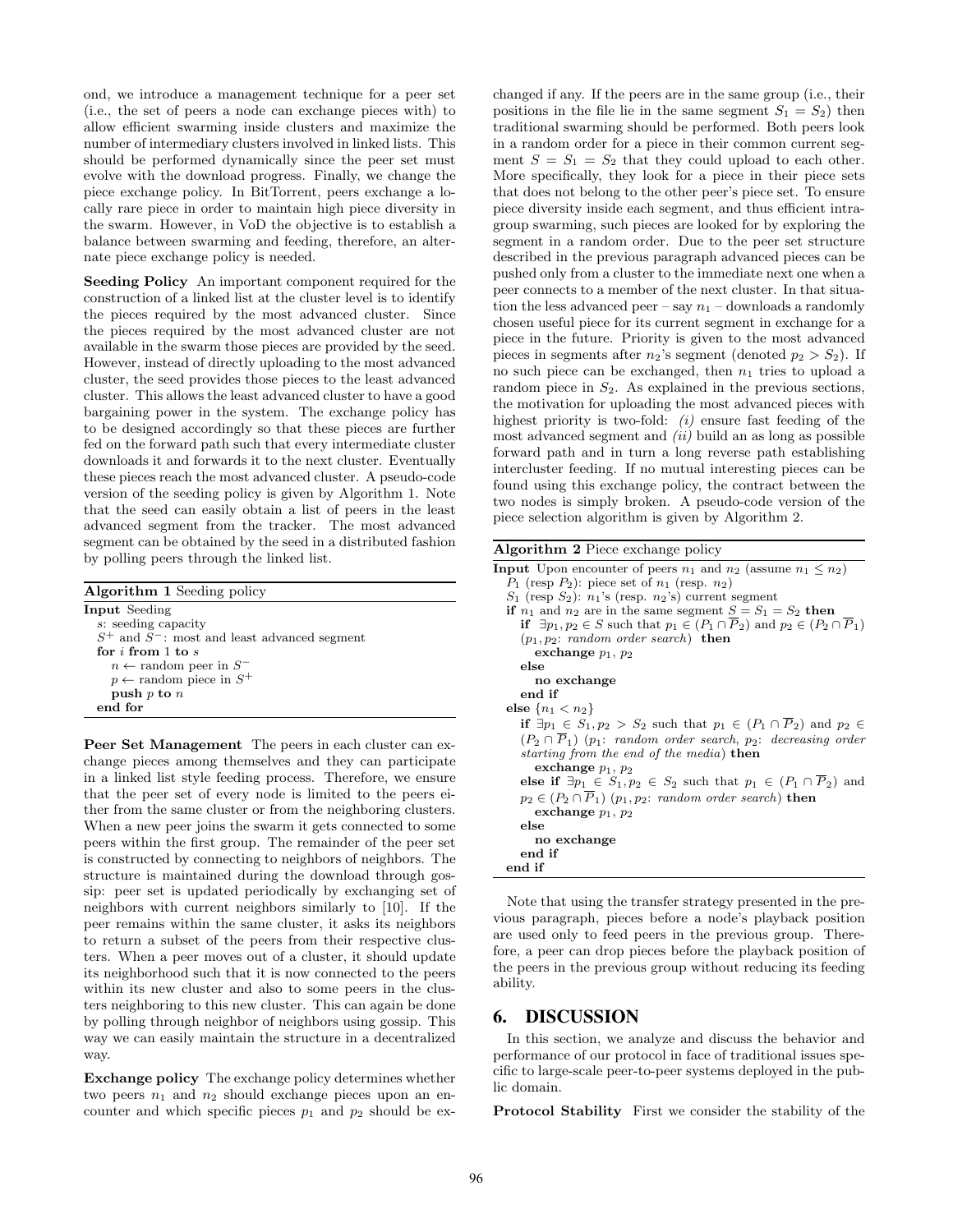protocol. By protocol stability we mean whether the system will keep on functioning at its optimal level over time. The protocol specifies that the seed pushes pieces from the most advanced segment to the peers in the least advanced segment. When peers arrive at a regular rate, the last segment is most likely to be the most advanced segment.

One might argue that since the pieces are forwarded using intermediate clusters, the pieces of the last segment become highly replicated in the system gradually loosing their bargaining power. This may eventually lead to a situation in which the system is blocked, since the peers in the least advanced clusters cannot get useful pieces in exchange of pieces in the last segment. In fact this never happens since the seed will automatically start pushing pieces from the *next-to-last* segment. Effectively, the pieces from the last segment are downloaded by the peers before they reach the last segment. Thus the last segment is no longer the most advanced segment as peers leave the system before they reach the last segment. The next-to-last segment will therefore become the most advanced segment until all those peers which have downloaded the last segment have departed from the system. When that happens the most advanced segment shifts back to the last segment. Thus, the most advanced segment will oscillate between the last and next-to-last segment.

Bottlenecks and heterogeneity We now determine that the bottlenecks we identified in the peer-level linked list can be easily prevented in the cluster-level linked list. A bottleneck can occur if the feeding capacity falls below a certain critical value, which results in all subsequent clusters getting starved. Therefore, adjusting the size of the clusters (taking into account the average upload bandwidth of peers) so that they able to feed an entire segment in one round ensures that there is no starvation. To illustrate this point, consider the case where a segment size is 20 and the fraction of bandwidth employed for the feeding process is 50%. The bandwidth required to download a segment is 20 pieces per round. Assume that on average a peer can upload 4 pieces per round. Then, there should be at least 10 peers in the cluster in order to prevent the occurrence of a bottleneck. To ensure that this property is satisfied, one can either set the number of clusters such that it is highly unlikely that the size of the cluster drops below the critical value or, if the system size is not known in advance, the size of the clusters can be automatically adjusted by merging two consecutive clusters, whenever the size of one of the two clusters drops below the critical value.

Churn and VCR operations We analyze here the cost of peers leaving and joining the system in the middle of the download. To do so, a peer needs to download one piece in the most advanced segment, which is essentially the same as joining from the beginning. Further, a peer needs to construct a peer set such that it maintains the loosely coupled structure. This is automatically achieved by the gossip-based maintenance technique that leverages neighbors-of-neighbors. Similarly, when a peer leaves in the middle of the download, all the links connecting to it are broken. However, these broken links will be quickly re-built. Finally, the procedure for skipping through the video is essentially similar to re-joining in the middle the video.

Free Riding The tit-for-tat mechanism ensures that a peer obtains new pieces only if it uploads pieces in return, making the protocol resilient to free riding. However, one might argue that a freerider may deviate from the protocol by downloading only pieces in its current segment to increase its immediate benefit, thus breaking the feeding process. First, such a behavior is not guaranteed to increase long-term performance as the peer will quickly loose its bargaining power due to the lack of pieces in the future. Second, very efficient techniques using coding-based challenges have been proposed to force peers to download out-of-order pieces [3].

#### **7. EVALUATION**

This section presents the results of our simulations.

#### **7.1 Experimental setup**

We compare our algorithm with the unstructured algorithm presented in [1]. In order to establish connections, this algorithm uses random encounters where peers randomly poll the members of their peer set in order to establish a piece exchange. If both peers belong to the same segment, they try to exchange content within that segment. Otherwise, if they are in different segments then the less advanced peer can still download a piece in its current segment. However, the more advanced peer first tries to download a piece in its current segment, and if that fails, it tries to download any random piece available in the future.

We developed a discrete-time simulator, where time evolves in rounds. A peer is allowed to upload only a certain maximum number of pieces within a round. The tit-for-tat incentives are implemented at the round level, implying that a peer can download a piece from a neighbor only if it uploads a piece to that neighbor during the same round.

The simulation results presented in the next sections have been obtained by running both algorithms in a network of peers joining the system at a rate of 5 peers per round (Poisson law). The media file has been split in 10 segments of 25 pieces. The peer set size is set to 10 and the upload limit is set to 4 pieces per round. The system is seeded by a single source with an upload bandwidth of 10.

## **7.2 Evaluation metrics**

We use three metrics to evaluate structured piece dissemination techniques compared to a purely random algorithm: (1) the fraction of upload bandwidth utilized for exchanging pieces (i.e., throughput), (2) the maximum rate at which the video can be played (referred to as achievable playback rate) and (3) the fraction of pieces downloaded in the current segment.



Figure 5: Evolution of playback position.

The achievable playback rate is the maximum rate at which the video can be played: this means that whenever a peer reaches a given playback position, the corresponding piece is available. Since a peer needs a setup time for buffering the first pieces of the video, we allow a delay  $\delta$  before